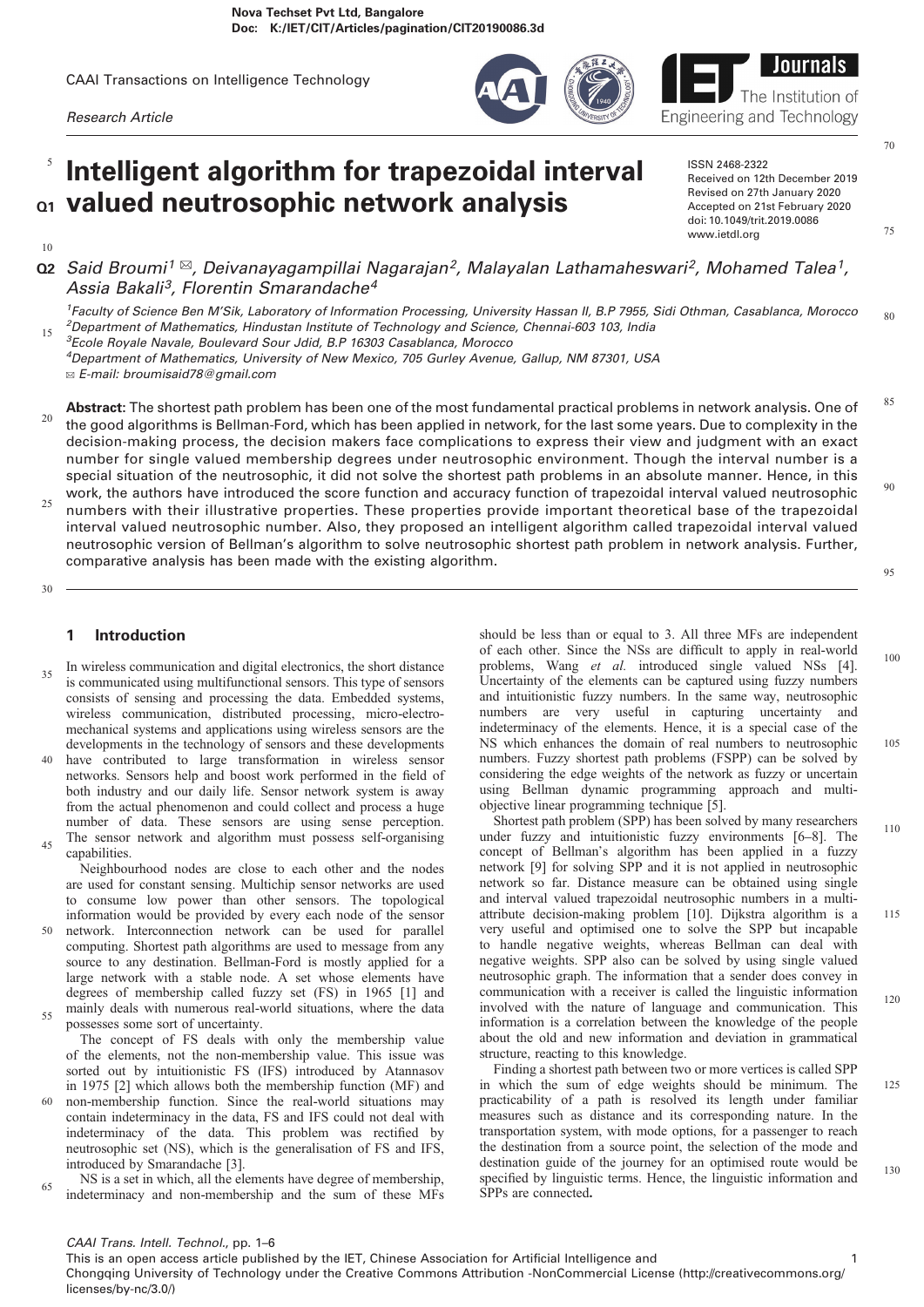135

To deal with inconsistency, uncertainty, ambiguity, impreciseness and indeterminate, many methods have been recommended by the researchers under different environments, namely FS, IFS, interval valued IFS, triangular IFS, trapezoidal IFS and NS where the information can be represented in the form of triangles and trapezoid under all these environments. Also, the membership values lie in the real unit interval [0, 1]. Hence, trapezoidal interval valued neutrosophic number (TrIVNN) helps in real-world

- problems where the information is uncertain and indeterminate between some ranges of acceptable behaviour. Therefore, TrIVNN is the key to extract the MFs of truth, indeterminacy and falsity whose values depend on both trapezoidal neutrosophic numbers and the intervals  $\overline{[11-15]}$  $\overline{[11-15]}$  $\overline{[11-15]}$  $\overline{[11-15]}$  $\overline{[11-15]}$ . 140
- In [\[16](#page-5-0), [17](#page-5-0)], Broumi et al. made an overview of the SPP under various environments and solved SPP using single valued and triangular and trapezoidal interval valued neutrosophic environments. Aggregation operators for interval valued generalised single valued neutrosophic trapezoidal number have been derived and applied in decision-making problem [[18\]](#page-5-0). An extension of FSs 145
- called type-2 FSs and its special cases called interval type-2 FSs have growing applications in control systems, edge detection in image processing and other medical fields. SPPs can be solved using triangular and trapezoidal interval neutrosophic environments as an extension of NSs. From the overview of solving SPP under various sets environments, one can understand the difference and 150 155
- capacity of handling uncertainty with various levels [[19](#page-5-0)–[25\]](#page-5-0). In [[26\]](#page-5-0), the authors considered the concept of (extended) derivable

single-valued neutrosophic graph as the energy clustering of wireless sensor networks and applied this concept as a tool in wireless sensor (hyper) networks. In [\[27](#page-5-0)], Broumi et al. applied single-valued neutrosophic techniques for analysis of WIFI connection. Jan et al. [\[28](#page-5-0)] developed the concept of constant single valued neutrosophic graphs and applied it to a real-world problem of Wi-Fi system. For more information on the application of neutrosophic theory, we refer the readers to [[29](#page-5-0)–[36](#page-5-0)]. NSs are usually applied to model linguistic information. In our previous work, we solved SPP for a network with triangular and trapezoidal interval valued neutrosophic edge weights using an improved algorithm with the operational laws and new score function of interval valued neutrosophic numbers. Also, comparative analysis has been done 160 165

- with the existing methods. In this paper, we are motivated to present neutrosophic version of Bellman's algorithm for solving neutrosophic SPP (NSPP). Therefore for the first time, we proposed trapezoidal interval valued neutrosophic version of Bellman's algorithm to solve NSPP in network analysis, where the edge weight is characterised by TrIVNN. 170
- The rest of this paper is organised as follows. In Section 2, literature review is given with the existing work and application side. In Section 3, some concepts and theories are reviewed. Section 4 introduces the score function and accuracy function of TrIVNNs with their illustrative properties. In Section 5, an intelligent algorithm called trapezoidal interval valued neutrosophic version of Bellman-Ford algorithm is proposed with a numerical example as an application of our proposed algorithm. Section 6 gives the significance of the proposed algorithm. Section 7 gives the comparative analysis of the 175 180
- proposed algorithm with the existing algorithm to solve NSPP in network analysis. The last but not least, in Section 8 the conclusion is drawn with the advantages and limitations of the proposed work and some hints for further research is given. 185

# 2 Literature review

In this section, literature review on existing work and application side is given for solving SPP under fuzzy, intuitionistic fuzzy and neutrosophic environments. 190

#### 2.1 Existing work 195

Zadeh [\[1\]](#page-5-0) proposed FSs. Atanassov [[2](#page-5-0)] introduced IFSs. Smarandache [\[3\]](#page-5-0) proposed neutrosophic logic, set and probability.

Wang et al. [\[4\]](#page-5-0) invented single valued NSs. Bellman [[13\]](#page-5-0) proposed routing problem with functional equation approach. Bellman-Ford algorithm is explained in [[14](#page-5-0)]. Lathamaheswari et al. [[22\]](#page-5-0) analysed the different applications of type-2 fuzzy in the field of bio-medicine. Lathamaheswari et al. [\[24](#page-5-0)] re-examined the usage of type-2 fuzzy controller in the area of control system. 200

## 2.2 Application side

De and Bhincher [[5](#page-5-0)] described two different methods to solve SPP namely Bellman dynamic programming and multi-objective linear programming. Kumar et al. [\[6\]](#page-5-0) introduced a new algorithm to solve SPP under interval valued intuitionistic trapezoidal fuzzy environment. Meenakshi and Kaliraja [[7](#page-5-0)] determined shortest path for interval valued fuzzy network. Elizabeth and Sujatha [\[8\]](#page-5-0) solved FSPP using interval valued fuzzy number matrices. Das and De [[9](#page-5-0)] figured out SPP under intuitionistic fuzzy setting. Biswas et al. [\[10](#page-5-0)] introduced a new strategy for multi-attribute decision-making problem under interval trapezoidal neutrosophic environment. Broumi et al. [\[11](#page-5-0)] estimated a shortest path using single valued trapezoidal neutrosophic number as the edge weights. Broumi et al. [[12\]](#page-5-0) solved NSPP using Dijkstra algorithm. Broumi et al. [\[15](#page-5-0)] dealt with SPP using single valued neutrosophic graphs. Broumi et al. [[16\]](#page-5-0) made an analysis on SPP under various environments. Broumi et al. [\[17](#page-5-0)] solved SPP under interval valued trapezoidal and triangular neutrosophic setting. Deli [\[18](#page-5-0)] introduced interval valued generalised single valued neutrosophic trapezoidal number and its aggregation operators, also applied the proposed concept in decision-making problem. Giri et al. [\[19](#page-5-0)] solved a decision-making problem using TOPSIS method under interval trapezoidal neutrosophic environment. Deli et al. [\[20](#page-5-0)] determined a decision-making problem using single and interval valued trapezoidal and triangular neutrosophic numbers. Nagarajan et al. [\[21](#page-5-0)] introduced a new technique for edge detection on DICOM image under type-2 fuzzy environment. Nagarajan et al. [[23\]](#page-5-0) proposed a technique for image extraction on DICOM image under type-2 fuzzy environment. Sellappan et al. [[25\]](#page-5-0) evaluated risk priority number in design failure modes and used factor analysis for effects analysis. Mohammad and Arsham Borumand [[26\]](#page-5-0) introduced achievable single valued neutrosophic graphs and applied in wireless sensor networks. Broumi et al. [[27\]](#page-5-0) estimated information processing using mobile ad-hoc network with an example under neutrosophic environment. Jan et al. [[28\]](#page-5-0) introduced and studied the characteristics of constant single valued neutrosophic graph and applied in Wi-Fi network system. Harish [[29\]](#page-5-0) solved multi-attribute group decision-making problem using novel neutrality aggregation operators under single valued neutrosophic setting. Dimple and Harish [\[30](#page-5-0)] introduced some modified results of the subtraction and division operations on interval NSs. Harish and Nancy [\[31](#page-5-0)] solved multi-criteria decision-making (MCDM) problem using Frank Choquet Heronian mean operator under single valued neutrosophic setting. Nancy and Harish [[32\]](#page-5-0) introduced a novel divergence measure and used in TOPSIS method for MCDM problem under single-valued neutrosophic environment. Harish and Nancy [\[33](#page-5-0)] proposed some hybrid weighted aggregation operators and applied in MCDM problem under NS environment. Harish and Nancy [\[34](#page-5-0)] introduced new logarithmic operational laws for single-valued neutrosophic numbers and applied in multi-attribute decision-making problem. Harish and Nancy [\[35](#page-5-0)] proposed non-linear programming method under interval NS setting and applied in MCDM problem. Nancy and Harish [[36\]](#page-5-0) introduced an improved score function for the ranking proposed of NSs and applied in decision-making process. 210 215 220 225 230 235  $240$ 245 250 255

# 3 Overview of trapezoidal interval valued neutrosophic number

260

205

In this section, we review some basic concepts regarding NSs, single valued NSs, trapezoidal NSs and some existing ranking functions for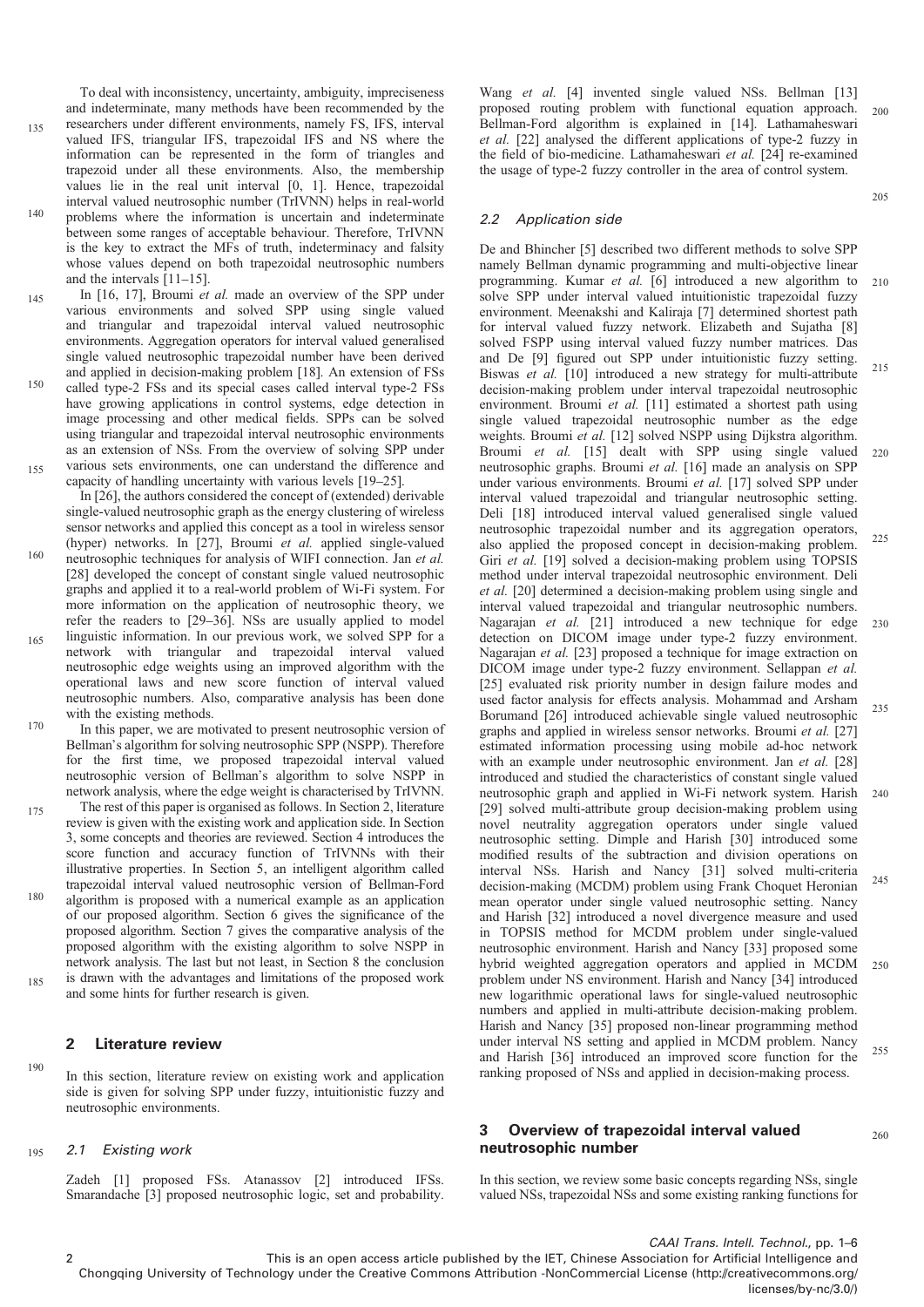trapezoidal neutrosophic numbers which are the background of this study and will help us to further research. 265

#### 3.1 Neutrosophic set [\[3](#page-5-0)]

Let  $\xi$  be points (objects) set and its generic elements denoted by x;<br>we define the neutrosophic set  $A$  (NS  $A$ ) as the form we define the neutrosophic set A (NS A) as the form  $\ddot{A} = \{ \langle x: T_{\dot{A}}(x), F_{\dot{A}}(x), F_{\dot{A}}(x) \rangle, x \in \xi \}$ , where the functions T, I, F:  $\xi \rightarrow -1$ –0,1 + [ are called the truth-MF, an indeterminacy-membership function, and a falsity-membership function, respectively, and they satisfy the following condition: 270 275

$$
-0 \le T_{\tilde{A}}(x) + T_{\tilde{A}}(x) + F_{\tilde{A}}(x) \le 3 +.
$$
 (1)

The values of these three MFs  $T_{\vec{A}}(x)$ ,  $I_{\vec{A}}(x)$  and  $F_{\vec{A}}(x)$  are real standard or non-standard subsets of ]−0,1 + [. As we have difficulty in applying NSs to practical problems. Wang et al. [\[4\]](#page-5-0) proposed the concept of a SVNS that represents the simplification of a NS and  $280$ 

can be applied to real scientific and technical applications.

#### 3.2 Single valued NS [[4\]](#page-5-0) 285

A single valued NS  $\ddot{A}$  (SVNS  $\dddot{A}$ ) in the universe set  $\xi$  is defined by the set

$$
\ddot{A} = \{ \langle x: T_{\ddot{A}}(x), F_{\ddot{A}}(x), F_{\ddot{A}}(x) \rangle, x \in \xi \}
$$
 (2)

where  $T_{\vec{a}}(x)$ ,  $I_{\vec{a}}(x)$ ,  $F_{\vec{a}}(x) \in [0, 1]$  satisfying the condition

$$
0 \le T_{\vec{A}}(x) + I_{\vec{A}}(x) + F_{\vec{A}}(x) \le 3 \tag{3}
$$

295

290

#### 3.3 Trapezoidal interval valued neutrosophic set [\[10](#page-5-0)]

Let  $x$  be TrIVNN. Then its truth, indeterminacy and falsity MFs are given by 300

$$
T_x(z) = \begin{cases} \frac{(z-a)t_x}{(b-a)}, & a \leq z < b, \\ t_x, & b \leq z \leq c \\ \frac{(d-z)t_x}{(d-c)}, & c \leq z \leq d \\ 0, & \text{otherwise} \end{cases}
$$
(4)

Its indeterminacy MF is 310

315  
\n
$$
I_x(z) = \begin{cases}\n\frac{(b-z) + (z-a)i_x}{(b-a)}, & a \le z < b \\
i_x, & b \le z \le c \\
\frac{z-c + (d-z)i_x}{d-c} & c < z \le d \\
0, & \text{otherwise}\n\end{cases}
$$
\n(5)

 $320$ 

330

Its falsity MF is

325  

$$
F_x(z) = \begin{cases} \frac{b - z + (z - a)f_x}{b - a}, & a \le z < b \\ f_x, & b \le z \le c \\ \frac{z - c + (d - z)f_x}{d - c}, & c < z \le d \\ 0, & \text{otherwise} \end{cases}
$$
(6)

where  $0 \le T_x(z) \le 1$ ,  $0 \le I_x(z) \le 1$  and  $0 \le F_x(z) \le 1$ , also  $t_x$ ,  $i_x, f_x$ are subset of [0,1] and  $0 \le a \le b \le c \le d \le 1$ ,  $0 \le \sup(t_r)+1$  $\sup(i_x) + \sup(f_x) \leq 3$ ; Then x is called an interval trapezoidal neutrosophic number  $x = (a, b, c, d); t_x, i_x, f_x$ ). We take  $t_x = [t, t]$ ,  $i_x = [t, i]$  and  $f_x = [f, f]$ .

#### 3.4 Ranking technique [[10\]](#page-5-0)

Let  $\tilde{a}$  and  $\tilde{r}$  be two TrIVNNs, the ranking of  $\tilde{a}$  and  $\tilde{r}$  by score function and accuracy function is described as follows: 340

(i) if 
$$
s(\hat{r}^N) \prec s(\hat{s}^N)
$$
 then  $\hat{r}^N \prec \hat{s}^N$   
\n(ii) if  $s(\hat{r}^N) \simeq s(\hat{s}^N)$  and if  
\n(a)  $a(\hat{r}^N) \prec a(\hat{s}^N)$  then  $\hat{r}^N \prec \hat{s}^N$   
\n(b)  $a(\hat{r}^N) \succ a(\hat{s}^N)$  then  $\hat{r}^N \succ \hat{s}^N$   
\n(c)  $a(\hat{r}^N) \simeq a(\hat{s}^N)$  then  $\hat{r}^N \simeq \hat{s}^N$ 

#### 3.5 Bellman dynamic programming [\[13](#page-5-0)]

Given an acyclic directed connected graph  $G = (V, E)$  with 'n' vertices where node '1' is the source node and ' $n$ ' is the destination node. The nodes of the given network are organised with the topological ordering  $(Eij: i \le j)$ . Now for the given network the shortest path can be obtained based on the formulation of Bellman dynamic programming by forward pass computation method. 355

The formulation of Bellman dynamic programming is described as follows:

 $f(1)=0$ 

$$
f(i) = \min_{i < j} \left\{ f(i) + d_{ij} \right\} \tag{7}
$$

where  $d_{ii}$  is the weight of the directed edge  $E_{ii}$ ,  $f(i)$  is the length of the shortest path of ith node from the source node 1. 365

#### 3.6 Advantages of trapezoidal interval valued neutrosophic number [\[17](#page-5-0)]

There are some advantages of using TrIVNN as follows:

(i) Interval trapezoidal neutrosophic number is a generalised form of single valued trapezoidal neutrosophic number. (ii) In this number, the trapezoidal number is characterised by three independent membership degrees, which are in interval form. (iii) The number can flexibly express neutrosophic information than the single valued neutrosophic trapezoidal number.

Therefore, the number can be employed to solve neutrosophic multiple attribute decision-making problem, where the preference values cannot be expressed in terms of single valued trapezoidal neutrosophic number. 380

385

335

350

360

370

375

#### 4 Proposed concepts

Score function and accuracy function are measurement functions to rank fuzzy, intuitionistic and neutrosophic numbers. While solving NSPP, score function finds the aggregate value of each path and measures their accuracy and provides the relevant score that measures how well the path satisfies the requirement. Accuracy function gives the most intuitive performance measure. Here, the score and accuracy functions are introduced with their illustrative properties for trapezoidal interval neutrosophic numbers. 390 395

## CAAI Trans. Intell. Technol., pp. 1–6

This is an open access article published by the IET, Chinese Association for Artificial Intelligence and 3 3 3 Chongqing University of Technology under the Creative Commons Attribution -NonCommercial License (http://creativecommons.org/ licenses/by-nc/3.0/)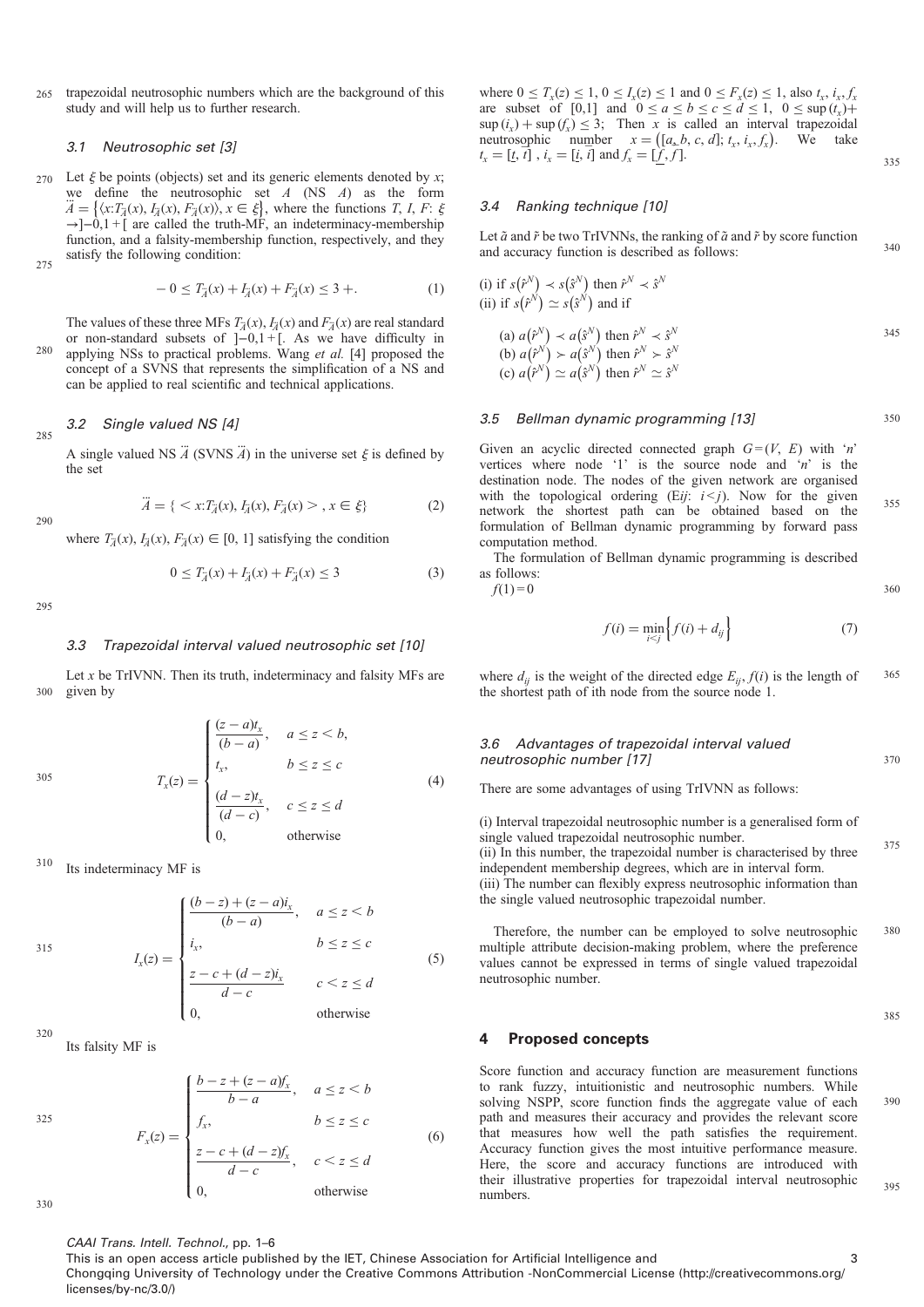#### 4.1 Score function of trapezoidal interval valued neutrosophic number

Let  $x = ([a, b, c, d]; [\underline{t}, \overline{t}], [\underline{i}, \overline{i}], [f, \overline{f}])$  be a TrIVNN then its score function is defined by 400

$$
S(x) = \frac{1}{16}(a+b+c+d)(2+\underline{t}+\overline{t}-\underline{i}-\overline{t}-\underline{f}-\overline{f})
$$
 (8)

and  $S(x) \in [0, 1]$ . Here we take  $0 \le a \le b \le c \le d \le 1$ ,  $t_x$ ,  $i_x$ ,  $f_x$  are subset of [0, 1] where  $t_x = [t, \bar{t}]$ ,  $i_x = [t, i]$  and  $f_x = [\underline{f}, \bar{f}]$ . 405

4.1.1 Property: Score function is bounded on [0, 1].

*Proof:* Since,  $0 \le a \le b \le c \le d \le 1$ , we have 410

$$
0 \le a + b + c + d \le 4 \tag{9}
$$

Now

$$
-4 \leq \underline{t} + \overline{t} - \underline{i} - \overline{i} - \underline{f} - \overline{f} \leq 2
$$
  
=  $2 - 4 \leq 2 + \underline{t} + \overline{t} - \underline{i} - \overline{i} - \underline{f} - \overline{f} \leq 4$  (10)  
=  $-2 \leq 2 + \underline{t} + \overline{t} - \underline{i} - \overline{i} - \underline{f} - \overline{f} \leq 4$ 

420

425

430

440

445

450

415

Multiplying (7) and (8), we get

 $0 \le (a + b + c + d)(2 + t + \overline{t} - i - \overline{t} - f - \overline{f}) \le 16$  $=$  > 0  $\leq \frac{1}{16}(a+b+c+d)(2+\underline{t}+\overline{t}-\underline{i}-\overline{t}-\underline{f}-\overline{f}) \leq 1$ 

Therefore, score function is bounded.

Example: Let  $a = ([0.1, 0.2, 0.3, 0.4]; [0.1, 0.2], [0.2, 0.3], [0.4, 0.5])$  be a TrIVNN then its score value is  $Sc(a) = \frac{1}{16}(0.1 + 0.2 + 0.3 + 0.4)$ 

 $(2 + .1 + .2 - .2 - .3 - .4 - .5) = 0.07875 \in [0, 1]$ , hence the result.

#### 4.2 Accuracy function of trapezoidal interval valued neutrosophic number 435

Let  $x = ([a, b, c, d]; [t, t], [t, t], [f, f])$  be a TrIVNN then its accuracy function is defined by

$$
Ac(x) = \frac{1}{8}(c+d-a-b)(2+\underline{t}+\overline{t}-\underline{f}-\overline{f})
$$
 (11)

and  $Ac(x) \in [0, 1]$ . Here we take  $0 \le a \le b \le c \le d \le 1$  and  $t_x$ ,  $i_x$ ,  $f_x$  are the subset of [0, 1] where  $t_x = [\underline{t}, \overline{t}]$ ,  $i_x = [\overline{t}, \overline{t}]$  and  $f_x = [f, f]$ .

4.2.1 Property: Accuracy function is bounded on [0, 1].

 $\bullet$   $\circ$ 

*Proof:* Since  $0 \le a \le b \le c \le d \le 1$ , we have

$$
-2 \le c + d - a - b \le 2 \tag{12}
$$

$$
\Rightarrow -2 \leq \underline{t} + \underline{t} - \underline{f} - \underline{f} \leq 2
$$
  
= 
$$
> 0 \leq 2 + \underline{t} + \overline{t} - \underline{f} - \overline{f} \leq 4
$$
 (13)

 $\Omega$ 455

460

Q4 Multiplying (9) and (10), we get

$$
0 \le (c + d - a - b)(2 + \underline{t} + \overline{t} - \underline{f} - \overline{f}) \le 8
$$
  
=  $0 \le \frac{1}{8}(a + b + c + d)(2 + \underline{t} + \overline{t} - \underline{f} - \overline{f}) \le 1$ 

Therefore, accuracy function is bounded and is proved by a numerical illustration in Section 4.2.2. □

**4.2.2 Numerical illustration:** Let 
$$
x = ([0.1, 0.2, 0.3, 0.4]; [0.1, 0.2], [0.2, 0.3], [0.4, 0.5])
$$
 be the TrIVNN then its accuracy value is

$$
Ac(x) = \frac{1}{8}(0.1 + 0.2 + 0.3 + 0.4)(2 + .1 + .2 - .4 - .5)
$$
  
= 0.175 \in [0, 1]

Hence the result.

## 5 Computation of shortest path based on TrIVNN

This section introduces an algorithmic approach to solve NSPP. Consider a network with 'n' nodes where the node '1' is the source node and the node 'n' is the destination node under trapezoidal interval valued neutrosophic environment. The neutrosophic distance between the nodes is denoted by  $d_{ii}$  (node 'i' to node 'j'). Here  $M_{N(i)}$  denotes the set of all nodes having a relation with the node  $i'$ . 480 485

## 5.1 Revised version of trapezoidal interval valued neutrosophic Bellman-Ford algorithm

Applying the concept of Bellman's algorithm in neutrosophic environment, we get trapezoidal interval valued neutrosophic version of Bellman-Ford algorithm (Algorithm 1, see Fig. [1\)](#page-4-0). Q5 490

#### 5.2 Illustrative example

The revised version of Bellman-Ford algorithm under trapezoidal interval valued neutrosophic environment is demonstrated by an illustrative example as follows for a better understanding. 495

For the illustrative purpose, a numerical problem from [[11\]](#page-5-0) is considered, to prove the inherent application of the proposed algorithm. It shows the clear procedure of the proposed algorithm. 500

Consider a network (Fig. [2](#page-4-0)) with six nodes and eight edges and the edge weights are characterised by TpIVNNs, where the first node is the source node and the sixth node is the destination node. Trapezoidal interval valued neutrosophic distance is given in Table [1](#page-4-0).

In this situation, we need to evaluate the shortest distance from source node, i.e. node 1 to destination node, i.e. node 6. Table [1](#page-4-0) represents the edges and their trapezoidal interval valued neutrosophic distance. 505

For all the edges, trapezoidal interval valued neutrosophic distance is reduced into crisp numbers using score function as a deneutrosophication process and is represented by Table [2](#page-4-0).

According to the proposed neutrosophic Bellman-Ford algorithm in Section 5.1, the shortest path from node one to node six can be computed by Algorithm 2 (see Fig. [3](#page-4-0)).

Therefore, the path P:  $1 \rightarrow 2 \rightarrow 5 \rightarrow 6$  is identified as the trapezoidal interval valued neutrosophic shortest path, and the crisp shortest path is 0, 85.

The neutrosophic shortest path can be obtained for the network with a large number of vertices and edges also.

#### 6 Significance of the proposed work

520

525

510

515

465

470

475

The proposed trapezoidal interval valued neutrosophic version of Bellman-Ford algorithm has a potential significance as it has the following qualities:

(i) It deals with the network in which the edge weights are TrIVNNs and so that it characterises membership, indeterminacy and falsity of each edge.

CAAI Trans. Intell. Technol., pp. 1–6

This is an open access article published by the IET, Chinese Association for Artificial Intelligence and Chongqing University of Technology under the Creative Commons Attribution -NonCommercial License (http://creativecommons.org/ licenses/by-nc/3.0/)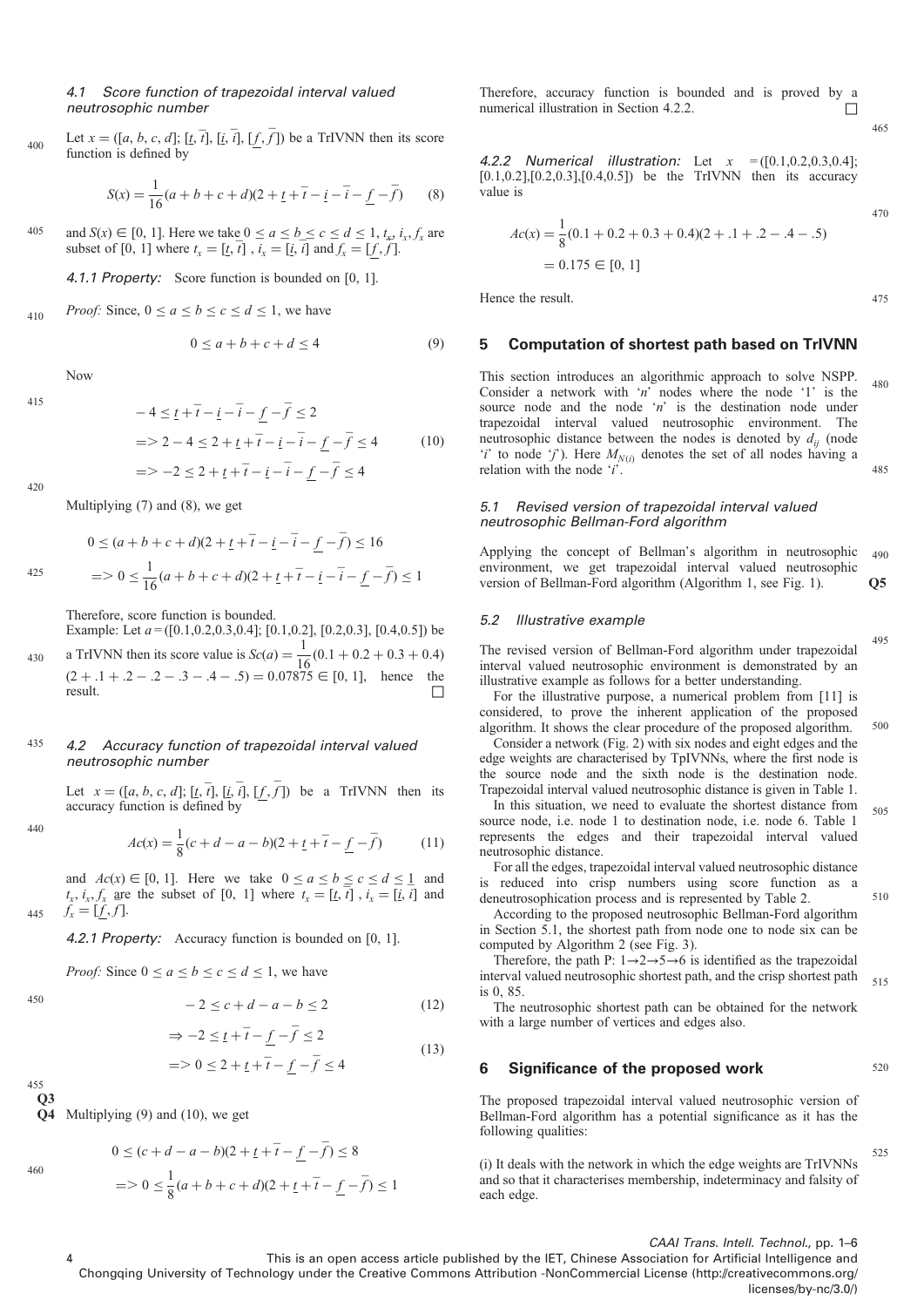<span id="page-4-0"></span>

| 530 | 1        | $nrank[s] \leftarrow 0$                                                                                                                   |
|-----|----------|-------------------------------------------------------------------------------------------------------------------------------------------|
|     | 2        | $ndist[s] \leftarrow Empty$ neutrosophic number                                                                                           |
|     | 3        | Add s into $Q$                                                                                                                            |
| 535 | 4        | For each node $i$ (except the $s$ ) in the neutrosophic<br>graph $G$                                                                      |
|     | 5        | $rank[i] \leftarrow \infty$                                                                                                               |
|     | 6        | Add into Q                                                                                                                                |
| 540 | 7        | <b>End For</b>                                                                                                                            |
|     | 8        | $u \leftarrow s$                                                                                                                          |
|     | 9        | <b>While</b> ( $Q$ is not empty)                                                                                                          |
| 545 | 10       | remove the vertex $u$ from $Q$                                                                                                            |
|     | 11       | For each adjacent vertex $v$ of vertex $u$                                                                                                |
| 550 | 12       | relaxed←False                                                                                                                             |
|     | 13       | temp ndist[v] $\leftarrow$ ndist[u] $\oplus$ edge weight(u,v)<br>$\angle/\bigoplus$ represents the addition of neutrosophic//             |
| 555 | 14<br>15 | temp $\text{nrank}[v]$<br>$\leftarrow$ rank of neutrosophic(temp ndist[v])<br><b>Iftemp</b> $nrank[v] \leq nrank[v]$ then                 |
|     | 16       | $ndist[v] \leftarrow temp \ ndist[v]$                                                                                                     |
|     | 17       | $nrank[v] \leftarrow temp \; nrank[v]$                                                                                                    |
| 560 | 18       | $prev[v] \leftarrow u$                                                                                                                    |
|     | 19       | <b>End If</b>                                                                                                                             |
|     | 20       | <b>End For</b>                                                                                                                            |
| 565 | 21       | If relaxed equals False then                                                                                                              |
|     | 22       | exit the loop                                                                                                                             |
|     | 23       | End If                                                                                                                                    |
| 570 | 24       | $u \leftarrow$ Node in Q with minimum rank value                                                                                          |
|     | 25       | <b>End While</b>                                                                                                                          |
|     |          |                                                                                                                                           |
| 575 | 26       | For each $arc(u, v)$ in neutrosophic graph G do                                                                                           |
| 580 | 27       | <b>If</b> $nrank[v]$ rank of neutrosophic(ndist[u] $\oplus$<br>edge weight(u,v))                                                          |
|     | 28       | return false                                                                                                                              |
|     | 29       | <b>End If</b>                                                                                                                             |
|     | 30       | <b>End For</b>                                                                                                                            |
| 585 | 31       | The neutrosophic number ndist[u] is a neutrosophic<br>number and it represents the shortest path between<br>source node s and end node u. |

Fig. 1 Algorithm 1: Trapezoidal interval valued neutrosophic Bellman-Ford algorithm for shortest path analysis of the network

590

(ii) It proceeds with the concept of relaxation, whither approximations to the exact distance are replaced by better ones until they finally reach the solution.



605

660

Fig. 2 Network with six vertices and eight edges [Broumi et al. [\[11](#page-5-0)]]

Table 1 Details of edge information in terms of TrIVNNs

| Edges        | Trapezoidal interval valued neutrosophic distance                          |
|--------------|----------------------------------------------------------------------------|
| $1-2(e_1)$   | $\langle (0.1, 0.2, 0.3, 0.4), [0.1, 0.2], [0.2, 0.3], [0.4, 0.5] \rangle$ |
| $1-3(e_2)$   | $(0.2, 0.5, 0.7, 0.8); [0.2, 0.4], [0.3, 0.5], [0.1, 0.2]$                 |
| $2 - 3(e_2)$ | $(0.3, 0.7, 0.8, 0.9)$ ; [0.3, 0.4], [0.1, 0.2], [0.3, 0.5]                |
| $2-5(e_4)$   | $(0.1, 0.5, 0.7, 0.9)$ ; [0.1, 0.3], [0.3, 0.4], [0.2, 0.3])               |
| $3-4(e_5)$   | $(0.2, 0.4, 0.8, 0.9)$ ; [0.2, 0.3], [0.2, 0.5], [0.4, 0.5]                |
| $3-5(e_6)$   | $(0.3, 0.4, 0.5, 1)$ ; [0.3, 0.6], [0.1, 0.2], [0.1, 0.4])                 |
| $4-6(e_7)$   | $(0.7, 0.8, 0.9, 1)$ ; [0.4, 0.6], [0.2, 0.4], [0.1, 0.3]                  |
| $5 - 6(e_8)$ | $\langle (0.2, 0.4, 0.5, 0.7), [0.2, 0.3], [0.3, 0.4], [0.1, 0.5] \rangle$ |

**Table 2** Details of deneutrosophication value of edge  $(i, j)$ 

| Edges    | Score function | Edges    | Score function |
|----------|----------------|----------|----------------|
| $e_{12}$ | 0,05625        | $e_{34}$ | 0,416875       |
| $e_{13}$ | 0,48125        | $e_{35}$ | 0,56375        |
| $e_{23}$ | 0,6075         | $e_{46}$ | 0,85           |
| $e_{25}$ | 0.44           | $e_{56}$ | 0,36           |

| $f(2)=min_{i\leq 2} {f(1) + c_{12}} = c_{12}^* = 0.05625$                                     |     |
|-----------------------------------------------------------------------------------------------|-----|
| f(3)= $min_{i=3} {f(i) + c_{i3}}$ = $min{f(1) + c_{13}}$ ; $f(2) + c_{23}$                    | 630 |
| $=\{0+0,48125, 0,05625+0,6075\} = \{0,48125, 0,66375\} = 0,48125$                             |     |
| f(4)= $\min_{i \leq 4} \{f(i) + c_{i4}\}$ = $\min\{f(3) + c_{34}\}$ ={0,48125+0,416875}=0,89  |     |
| f(5)= $\min_{i \in \mathbb{R}} \{f(i) + c_{i5}\}$ = $\min\{f(2) + c_{25}; f(3) + c_{35}\}$    | 635 |
| $=\{0,05625+0,44; 0,48125+0,56375\}=\{0,49, 1,045\}=0,49$                                     |     |
| $f(6)=\min_{i\leq 6} {f(i)+c_{i6}}=\min{f(4)+c_{46};f(5)+c_{56}}$                             | 640 |
| $=\{0,89+0,85;0,49+0,36\} = \{1.74, 0,85\} = 0,85$                                            |     |
| Thus, f(6)=f(5) + $c_{56}$ =f(2) + $c_{25}$ + $c_{56}$ =f(1) + $c_{12}$ + $c_{25}$ + $c_{56}$ |     |
| $=c_{12}+c_{25}+c_{56}$                                                                       |     |
|                                                                                               | 645 |

Fig. 3 Algorithm 2: Steps involved in finding trapezoidal interval valued neutrosophic shortest path

(iii) This revised version of Bellman-Ford algorithm simply relaxes all the edges for  $|V| - 1$  times. In all these repetitions, the number of vertices with properly calculate distances become larger, from which it follows that, finally all vertices will get their exact distances. Here  $|V|$  is the number of vertices in the trapezoidal interval valued neutrosophic network. 650 655

Hence, this proposed trapezoidal interval valued neutrosophic revised version of Bellman-Ford algorithm can be applied to a large number of inputs.

CAAI Trans. Intell. Technol., pp. 1–6

This is an open access article published by the IET, Chinese Association for Artificial Intelligence and 5 5 Chongqing University of Technology under the Creative Commons Attribution -NonCommercial License (http://creativecommons.org/ licenses/by-nc/3.0/)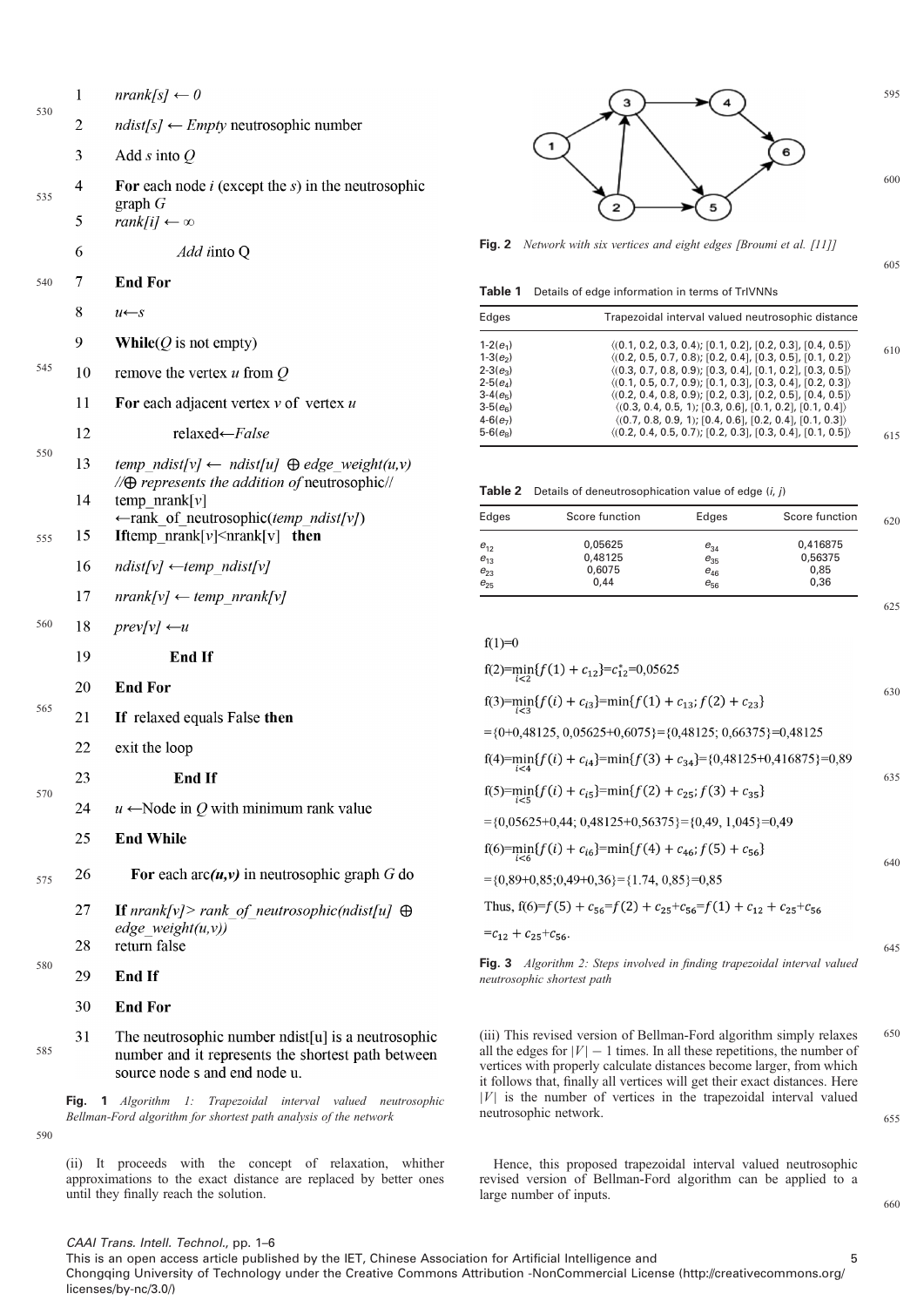<span id="page-5-0"></span>Table 3 Comparison of neutrosophic shortest path using the proposed method and existing method

| Method                                                                                                                                                                               | Neutrosophic shortest path length                                                            |
|--------------------------------------------------------------------------------------------------------------------------------------------------------------------------------------|----------------------------------------------------------------------------------------------|
| in [18], Broumi et al. solved NSPP<br>with triangular interval valued<br>neutrosophic numbers and<br>TrIVNNs as the edge weights of<br>the network with six edges and<br>eight edges | 0.485 (using improved algorithm)                                                             |
| in this present work, we solved<br>NSPP for the network with<br>TrIVNNs as the edge weights                                                                                          | 0.85 (using an intelligent algorithm<br>called revised version of<br>Bellman-Ford algorithm) |

# 7 Comparative analysis

675

680

In [18], the authors solved NSPP under triangular and trapezoidal neutrosophic environment using an improved algorithm. However, NSPP is not solved using Bellman algorithm under trapezoidal interval neutrosophic environment to date. Hence, the comparative analysis is made in Table 3.

# 8 Conclusions

Hence in this work, the new definitions of score function and accuracy functions of trapezoidal interval neutrosophic numbers and their properties with numerical example are proposed. Also, the neutrosophic version of Bellman's algorithm based on the TrIVNN called an intelligent algorithm, which expresses the flexibility of the neutrosophic information absolutely under trapezoidal interval valued neutrosophic environment with a numerical example is proposed. In the future, the bipolar neutrosophic version of Bellman algorithm can be introduced. 685 690

#### 8.1 Advantages of the proposed work

The proposed algorithm under trapezoidal interval valued neutrosophic environment has the following advantages: 695

(i) indeterminacy of the information can be dealt with efficiency.

(ii) cost of the neutrosophic shortest path can be minimised (iii) the performance of the network can be maximised through the data have indeterminacy 700

(iv) Indeterminacy can be captured and shortest path can be obtained by splitting the various paths and hence performance of the system can be increased.

705

#### 8.2 Limitations of the proposed work

The proposed revised version of Bellman-Ford algorithm has the following limitations:

710

(i) It runs only  $O(|V|, |E|)$  times, where  $|E|$  is the number of edges in the network.

(ii) It is unable to deal with the degree of contradiction of the edges.

#### **References**  $715$  9

- [1] Zadeh, L.A.: 'Fuzzy sets', *Inf. Control*, 1965, 8, (3), pp. 338-353
- [2] Atanassov, K.T.: 'Intuitionistic fuzzy sets', Fuzzy Sets Syst., 1986, 20, (1), pp. 87–96
- [3] Smarandache, F.: 'Neutrosophy. Neutrosophic probability, set, and logic'
- (ProQuest Information & Learning, Ann Arbor, Michigan, USA, 1998), p. 105 p [4] Wang, H., Smarandache, F., Zhang, Y., et al.: 'Single valued neutrosophic sets' Multispace and Multistructure, 2010, 4, pp. 410–413
- [5] De, P.K., Bhincher, A.: 'Dynamic programming and multi objective linear programming approaches', Appl. Math. Inf. Sci., 2011, 5, pp. 253–263
- [6] Kumar, G., Bajaj, R.K., Gandotra, N.: 'Algorithm for shortest path problem in a network with interval-valued intuitionistic trapezoidal fuzzy number', Procedia Comput. Sci., 2015, 70, pp. 123–129
- [7] Meenakshi, A.R., Kaliraja, M.: 'Determination of the shortest path in interval valued fuzzy networks', Int. J. Math. Archive, 2012, 3, (6), pp. 2377-2384
- Elizabeth, S., Sujatha, L.: 'Fuzzy shortest path problem based on interval valued fuzzy number matrices', Int. J. Math. Sci. Eng. Appl., 2014, 8, (I), pp. 325–335
- [9] Das, D., De, P.K.: 'Shortest path problem under intuitionistic fuzzy setting', Int. J. Comput. Appl., 2014, 105, (1), pp. 1–4 730
- [10] Biswas, P., Pramanik, S., Giri, B.C.: 'Distance measure based MADM strategy with interval trapezoidal neutrosophic numbers', Neutrosophic Sets Syst., 2018, 19, pp. 40–46
- [11] Broumi, S., Bakali, A., Talea, M., et al.: 'Computation of shortest path problem in a network with SV-trapezoidal neutrosophic numbers'. Proc. of the 2016 Int. Conf. on Advanced Mechatronic Systems, Melbourne, Australia, 2016, pp. 417–422 735
- [12] Broumi, S., Bakali, A., Talea, M., et al.: 'Applying Dijkstra algorithm for solving neutrosophic shortest path problem'. Proc. of the 2016 Int. Conf. on Advanced Mechatronic Systems, Melbourne, Australia, 30 November–3 December 2016, pp. 412–416
- [13] Bellman, E.: 'On a routing problem', *Q. Appl. Math.*, 1958, **16**, (1), pp. 87-90 [14] Wikipedia article. Available at [https://en.wikipedia.org/wiki/Bellman%E2%80%](https://en.wikipedia.org/wiki/Bellman%E2%80%93Ford_algorithm) [93Ford\\_algorithm](https://en.wikipedia.org/wiki/Bellman%E2%80%93Ford_algorithm) 740
- [15] Broumi, S., Bakali, A., Talea, M., et al.: 'Shortest path problem on single valued neutrosophic graphs'. 2017 Int. Symp. on Networks, Computers and Communications (ISNCC), 2017, pp.  $1-8$  Q7
- [16] Broumi, S, Talea, M., Bakali, A., et al.: 'Shortestpath problem in fuzzy, intuitionistic fuzzy and neutrosophic environment: an overview', Complex Intell. Syst., 2019, 5, pp. 371–378 0K
- [17] Broumi, S., Nagarajan, D., Bakali, A., et al.: 'The shortest path problem in interval valued trapezoidal and triangular neutrosophic environment', Complex Intell. Syst., 2019, 5, pp. 391–402
- [18] Deli, I.: 'Some operators with IVGSVTrN-numbers and their applications to multiple criteria group decision making', Neutrosophic Sets Syst., 2019, 25, pp. 33–53
- [19] Giri, B.C., Molla, M.U., Biswas, P.: 'TOPSIS method for MADM based on interval trapezoidal Neutrosophic number', Neutrosophic Sets Syst., 2018, 22, pp. 151–167 750
- [20] Deli, I., Subas, Y., Cagraman, N.: 'Single valued interval valued trapezoidal neutrosophic numbers and SVIVTN multi attribute decision-making method'. Int. Conf. on Mathematics and Mathematics Education (ICMME-2016), May 19–20 2016
- [21] Nagarajan, D., Lathamaheswari, M., Sujatha, R., et al.: 'Edge detection on DICOM image using triangular norms in type-2 fuzzy', Int. J. Adv. Comput. Sci. Appl., 2018, 9, (11), pp. 462–475

755

770

**Q10** 

790

- [22] Lathamaheswari, M., Nagarajan, D., Udayakumar, A., et al.: 'Review on type-2 fuzzy in biomedicine. Indian J. Public Health Res. Dev., 2018, 9, (12), pp. 322–326
- [23] Nagarajan, D., Lathamaheswari, M., Kavikumar, J., et al. 'A type-2 fuzzy in image extraction for DICOM image', Int. J. Adv. Comput. Sci. Appl., 2018, 9, (12), pp. 352–362 760
- [24] Lathamaheswari, M., Nagarajan, D., Kavikumar, J., et al.: 'Review on typefuzzy controller on control system. J. Adv. Res. Dyn. Control Syst., 2018, 10, (11), pp. 430–435
- [25] Sellappan, N., Nagarajan, D., Palanikumar, K.: 'Evaluation of risk priority number (RPN) in design failure modes and effects analysis (DFMEA) using factor analysis', Int. J. Appl. Eng. Res., 2015, 10, (14), pp. 34194–34198 765
- [26] Mohammad, H., Arsham Borumand, S.: 'Achievable single-valued neutrosophic graphs in wireless sensor Networks', New Math. Nat. Comput., 2018, 14, (2), pp. 157–185
- [27] Broumi, S., Singh, P.K., Talea, M., et al.: 'Single-valued neutrosophic techniques for analysis of WIFI Connection', in: Ezziyyani, M. (Eds): 'advanced intelligent systems for sustainable development (AI2SD'2018). AI2SD 2018, advances in intelligent systems and Computing', vol. 915 (Springer, 2018), pp. 405–412 Q9
- [28] Jan, N., Zedam, L., Mahmood, T., et al.: 'Constant single valued neutrosophic graphs with Applications', Neutrosophic Sets Syst., 2019, 24, pp. 77–89
- [29] Harish, G.: 'Novel neutrality aggregation operators-based multiattribute group decision making method for single-valued neutrosophic numbers', Soft Comput., 2019, doi: 10.1007/s00500-019-04535-w
- [30] Dimple, R., Harish, G.: 'Some modified results of the subtraction and division operations on interval neutrosophic sets', J. Exp. Theor. Artif. Intell., 2019, 31, (4), pp. 677–698
- [31] Harish, G., Nancy: 'Multiple criteria decision making based on Frank Choquet Heronian mean operator for single-valued neutrosophic sets', Appl. Comput. Math., 2019, 18, (2), pp. 163–188
- [32] Nancy, Harish, G.: 'A novel divergence measure and its based TOPSIS method for multi criteria decision-making under single-valued neutrosophic environment', J. Intell. Fuzzy Syst., 2019, 36, (1), pp. 101–115 780
- [33] Harish, G., Nancy: 'Some hybrid weighted aggregation operators under neutrosophic set environment and their applications to multicriteria decision-making', Appl. Intell., 2018, 48, (12), pp. 4871–4888
- [34] Harish, G., Nancy: 'New logarithmic operational laws and their applications to multiattribute decision making for single-valued neutrosophic numbers', Cogn. Syst. Res., 2018, 52, pp. 931–946 785
- [35] Harish, G., Nancy: 'Non-linear programming method for multi-criteria decision making problems under interval neutrosophic set environment', Appl. Intell., 2018, 48, (8), pp. 2199–2213
- [36] Nancy, Harish, G.: 'An improved score function for ranking neutrosophic sets and its application to decision – making process', Int. J. Uncertainty Quantification., 2016, 6, (5), pp. 377–385

725

720

# CAAI Trans. Intell. Technol., pp. 1–6

6 This is an open access article published by the IET, Chinese Association for Artificial Intelligence and Chongqing University of Technology under the Creative Commons Attribution -NonCommercial License (http://creativecommons.org/ licenses/by-nc/3.0/)